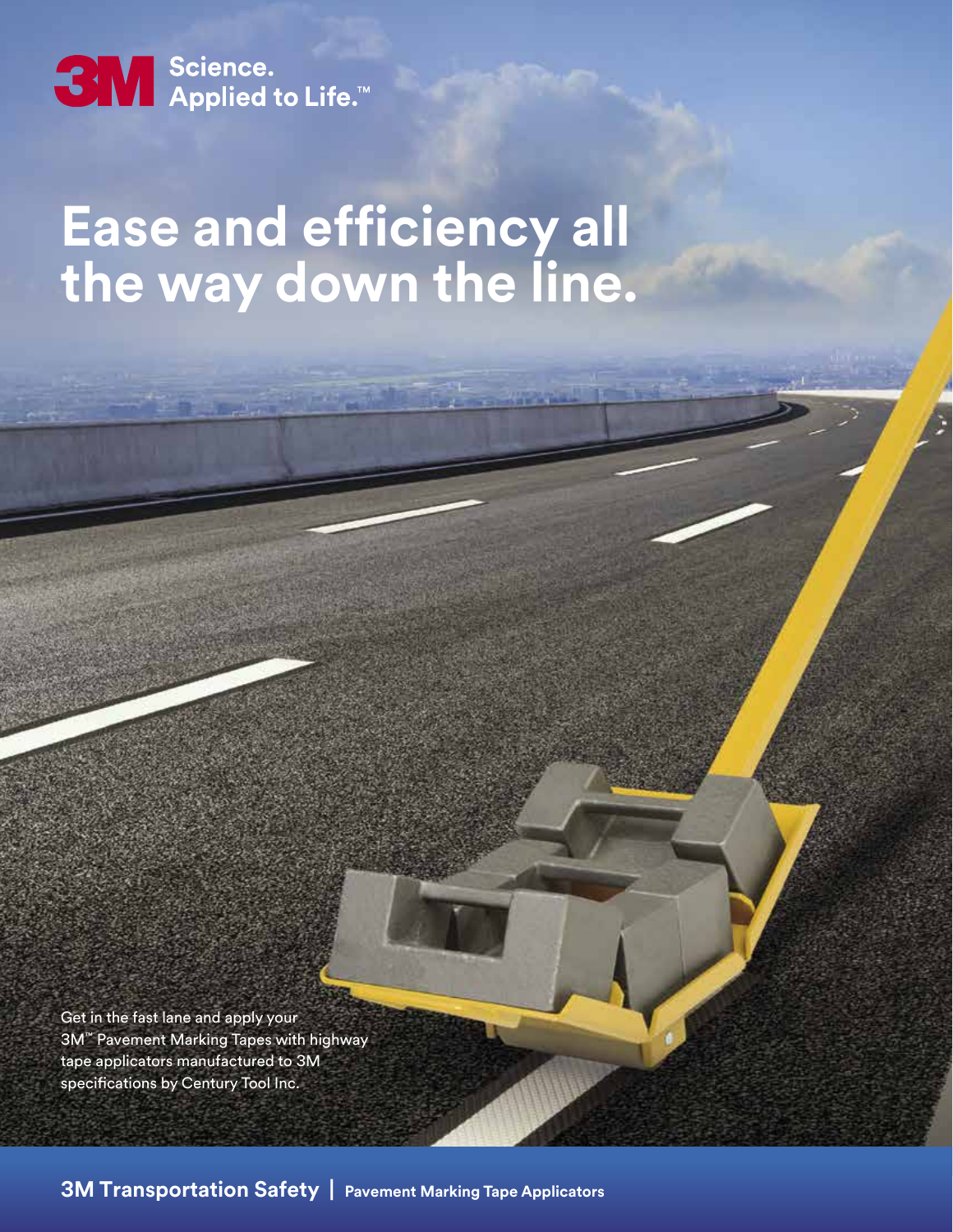# **Step up to easy applications.**

Prep, apply and finish your inlay, overlay and grooved surface applications faster and easier than ever. Designed to increase productivity and improve user experiences, these applicators have the features you want with the ease-of-use you need.

## **Primer Spray Applicator**

Apply an even coat of sprayable adhesive to pavement when preparing it for pressure sensitive adhesive markings.

- Reduce primer waste
- Easy clean-up





- 
- 

Easily and continuously apply pavement marking tape without jamming or tape fold-over with the Manual Highway Tape Applicator (MHTA). Its antistick knife assembly lets you easily cut standard thickness tapes.

- Pull-back handle for easier and straighter applications
- Blade design allows for passing lane applications
- Applies and cuts two rolls of tape simultaneously
- Applies all 3M™ Pavement Marking Tapes at maximum standard roll lengths

## **Enhanced Highway**  • **Tape Applicator**

**Step** 2 Apply compare applicators See chart on back to

Apply pavement marking tapes easily and reliably with the Enhanced Highway Tape Applicator (EHTA).

- Reliable tape feeding and easy threading capabilities
- Serrated blade cuts tapes cleanly

### **Motorized Manual Highway**  • **Tape Applicator**

### **Manual Highway Tape Applicator** •

Get the benefits and precision of the MHTA with the power to do more. The self-propelled Motorized Manual Highway Tape Applicator (MMHTA) features wider tape width capabilities for an expanded range of applications.

- Combinations of solid and skip lines can be applied simultaneously
- Applies two 6-inch tapes with 6 inch spacing between lines
- Single line widths up to 12 inches can be installed as a solid line or skip lines
- Applies all 3M™ Pavement Marking Tapes at maximum standard roll lengths

Apply the amount of pressure your specifications call for with the Tamper Cart.



- Holds up to 200 lbs. of weights
- 8-inch rubber roller

*Anti-stick knife assembly*